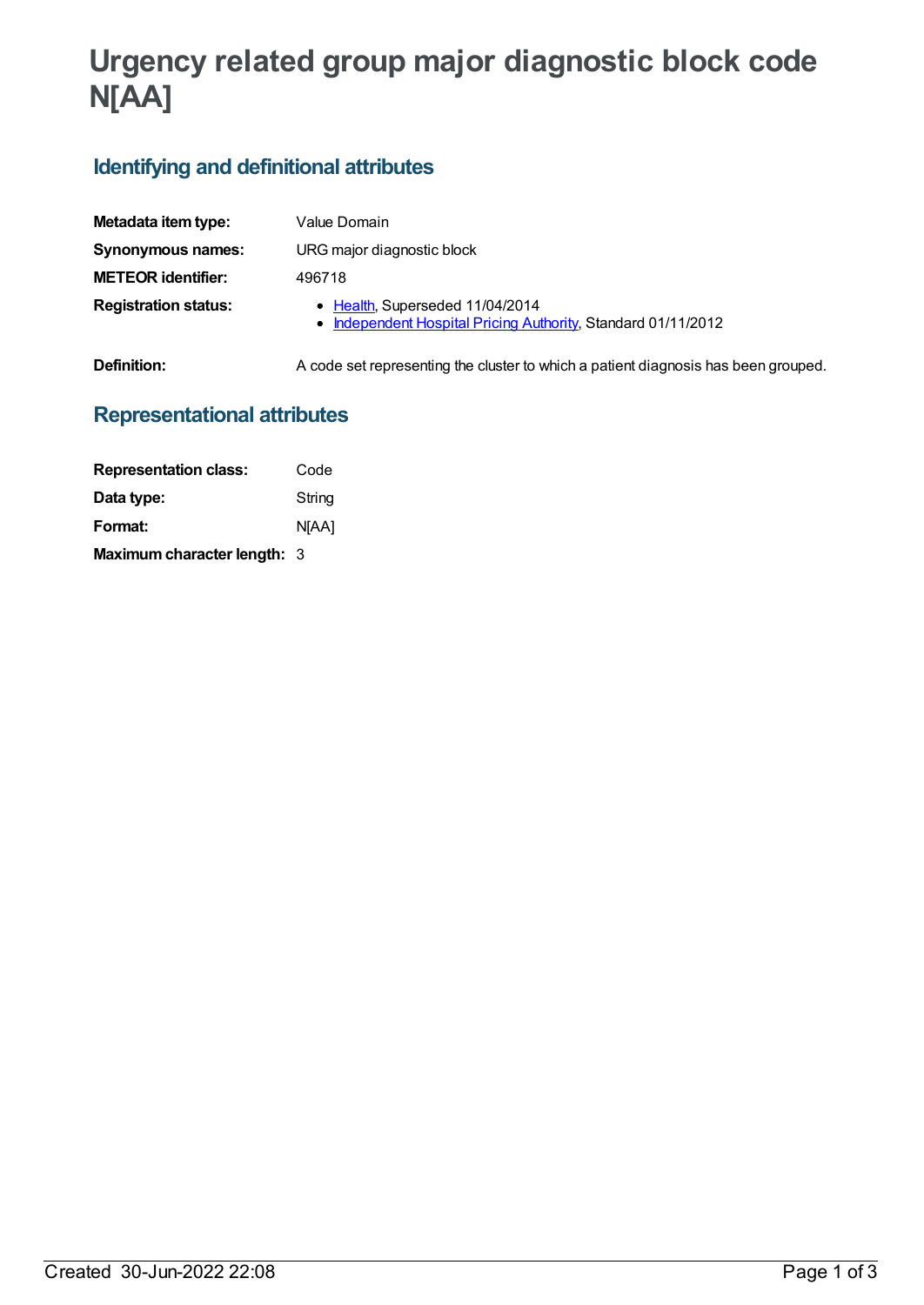#### **Value Meaning**

- 1A Poisoning, comatose
- 1B Poisoning, conscious
- 1C Drug reaction
- 1D Alcohol/drug abuse and alcohol/drug induced mental disorders
- 2A Injury, multiple sites
- 2B Injury, single site, major
- 2Ba Injury, single site, minor
- 3A Circulatory system illness
- 3B Respiratory system illness
- 3C Digestive system illness
- 3D Urological illness
- 3E Neurological illness
- 3F Illness of the eyes
- 3G Illness of the ear, nose and throat
- 3H Musculoskeletal/connective tissue illness
- 3I Illness of skin, subcutaneous tissue, breast
- 3J Blood/immune system illness
- 3K Obstetric illness
- 3L Gynaecological illness
- 3M Male reproductive system illness
- 3N System infection/parasites
- 30 **Illness of other and unknown systems**
- 3P Newborn/neonate
- 3Q Hepatobiliary system illness
- 4 Psychiatric illness
- 5 Social problem
- 6 Other presentation

### **Source and reference attributes**

| <b>Submitting organisation:</b> | Independent Hospital Pricing Authority                                                                                                                                                                        |
|---------------------------------|---------------------------------------------------------------------------------------------------------------------------------------------------------------------------------------------------------------|
| Reference documents:            | Jelinek G (1994). Case-mix Classification of Patients Attending Hospital<br>Emergency Departments in Perth Western Australia. Doctor of Medicine Thesis.<br>Perth Australia. University of Western Australia. |

## **Relational attributes**

| Related metadata | Has been superseded by Urgency related group major diagnostic block code |
|------------------|--------------------------------------------------------------------------|
| references:      | NJAA1                                                                    |
|                  |                                                                          |

- [Health](https://meteor.aihw.gov.au/RegistrationAuthority/12), Standard 11/04/2014
- [Tasmanian](https://meteor.aihw.gov.au/RegistrationAuthority/15) Health, Standard 05/06/2020  $\bullet$